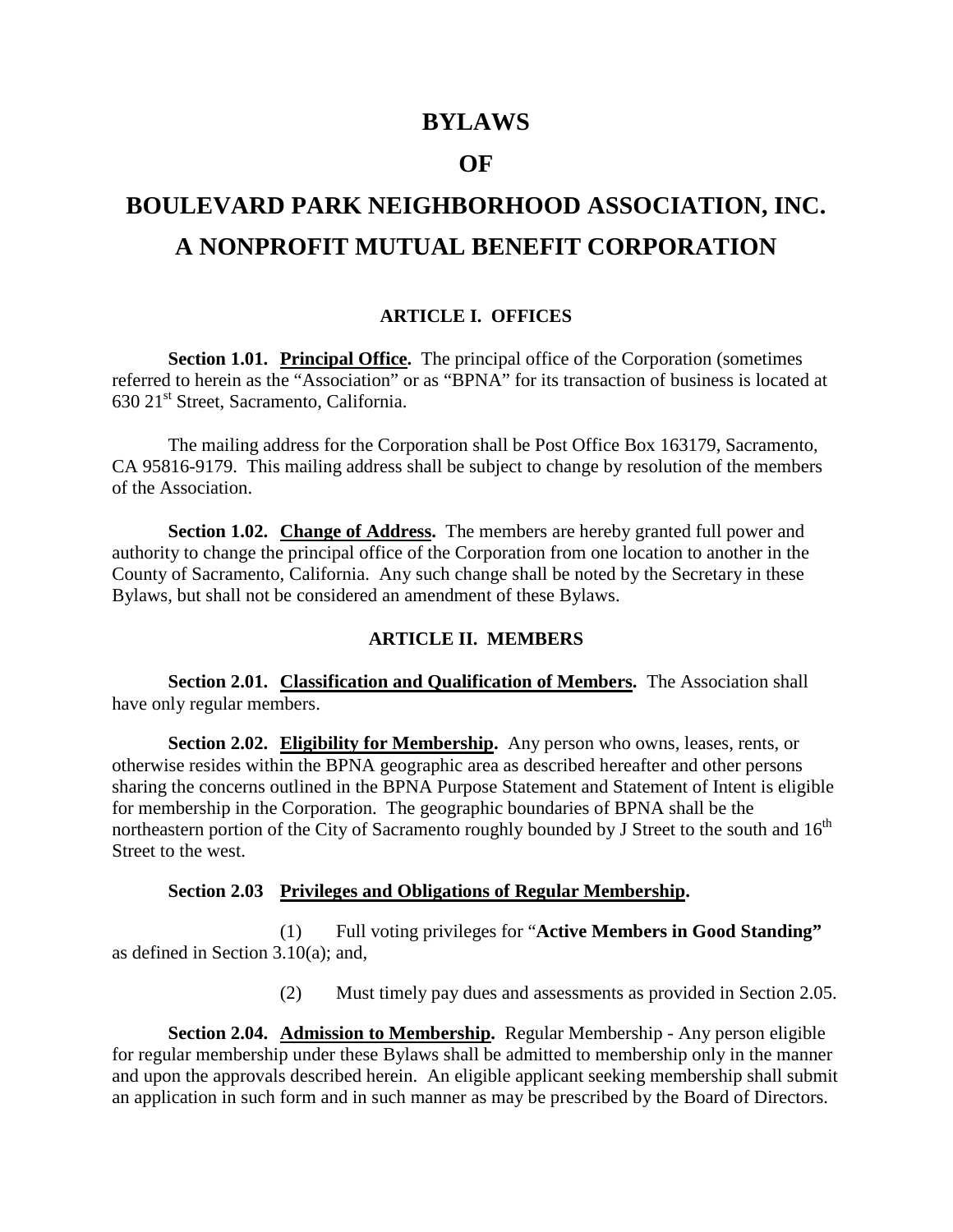The application for regular membership will be accompanied by payment of the first year's membership dues. No fee shall be charged for applying for membership.

**Section 2.05. Dues/Fees**. The initial fee payable to the Corporation by members shall be in the amount determined by the Board of Directors at its first meeting. Each year thereafter the annual dues payable to the Corporation by members shall be in such amounts as shall be determined and approved by a simple majority of all voting members. Dues shall be payable for the first year on admission to membership and annually thereafter in January of each year. A member, on learning of the amount of dues determined by the members, may avoid liability for the dues by not resubmitting a membership application for the new year, except where the member is, by contract or otherwise, liable for the dues.

Any additional fees or assessments may only be assessed by a majority vote of all voting members in ballots on the issue.

**Section 2.06.** Number of Members. There shall be no limit on the number of members the Corporation may admit.

**Section 2.07. Membership Book.** The Corporation shall keep in written form a membership book containing the name and address of each member. In the event of termination, of a member, the book shall also contain the fact of termination and the date on which such membership ceased. Such book shall be kept at the principal office of the Association and shall be subject to the rights of inspection required by law as set forth in Section 2.08 of these Bylaws.

#### **Section 2.08. Inspection Rights of Members.**

(a) Demand. Subject to the Association's right to set aside a demand for inspection pursuant to Section 8331 of the Corporations Code and the power of the Court to limit inspection rights pursuant to Section 8332 of the Corporations Code, and unless the Association provides a reasonable alternative as permitted by Section 2.08(c) of these Bylaws, a member satisfying the qualifications set forth hereinafter may do either or both of the following:

(1) Inspect and copy the record of all the members' names, addresses, and voting rights, at reasonable times, on five (5) business days' prior written demand on the Association, which demand shall state with particularity the purpose for which the inspection rights are requested; or

(2) Obtain from the Secretary of the Corporation, on written demand and tender of a reasonable charge, a list of the names, addresses and voting rights of those members entitled to vote for the election of Directors, as of the most recent record date for which it has been compiled or as of the date of demand. The demand shall state with particularity the purpose for which the list is requested. The membership list shall be available on or before the later of ten (10) business days after the demand is received or after the date specified therein as the date as of which the list is to be compiled.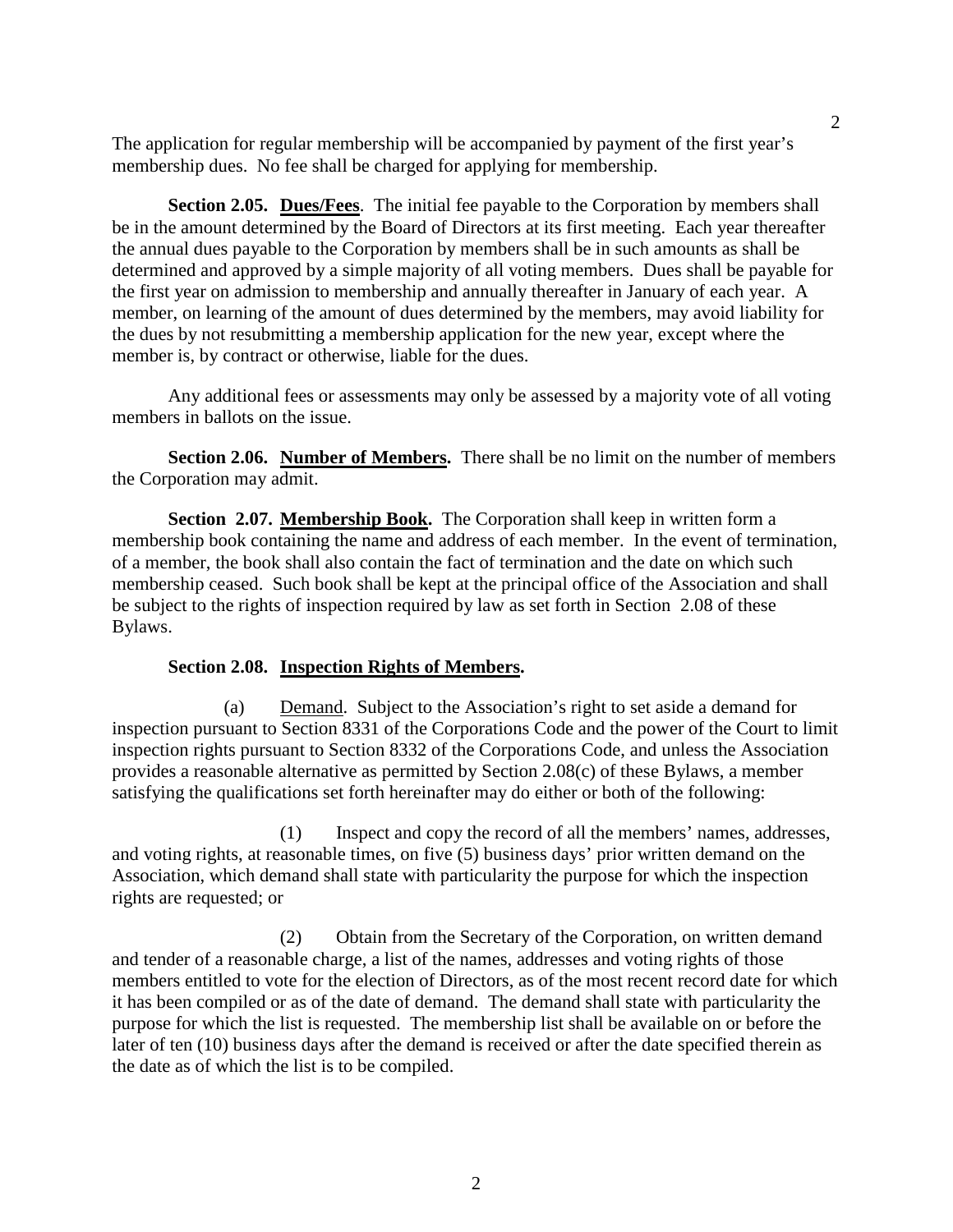(b) Members Permitted to Exercise Rights of Inspection. The rights of inspection set forth in Section 2.08 (a) of these Bylaws may be exercised by the following:

(1) Any member, for a purpose reasonably related to such person's interest as a member;

(2) The authorized number of members for a purpose reasonably related to the member's interest as members; and

(c) Alternative Method of Achieving Purpose. The Corporation may, within ten (10) business days after receiving a demand pursuant to Section 2.08(a) of these Bylaws, deliver to the person or persons making the demand a written offer of an alternative method of achieving the purpose identified in said demand without providing access to or a copy of the membership list. An alternative method which reasonably and in a timely manner accomplishes the proper purposes set forth in a demand made pursuant to Section 2.08(a) of these Bylaws shall be deemed reasonable, unless within a reasonable time after acceptance of the offer, the Association fails to do those things which it offered to do. Any rejection of the offer shall be in writing and shall indicate the reasons the alternative proposed by the Association does not meet the proper purpose of the demand made pursuant to Section 2.08(a) of these Bylaws.

**Section 2.09. Certificates of Membership.** The Association shall not issue membership certificates.

**Section 2.10.** Nonliability of Members. A member of the Corporation shall not, solely because of such membership be personally liable for the debts, obligations or liabilities of the Association.

**Section 2.11. Transferability of Membership.** Neither the membership in the Association nor any rights in the membership may be transferred for value or otherwise.

# **Section 2.12. Termination of Membership.**

(a) Causes. The membership and all rights of membership shall automatically terminate on the occurrence of any of the following causes:

(1) The voluntary resignation of a member with written notice of the withdrawal given to the Secretary as prescribed in Section 2.12(b);

(2) Where a membership is issued for a period of time, the expiration of such period of time;

(3) The nonpayment of dues or assessments.

(b) Resignation by Giving Notice. The membership of any member of the Association shall automatically terminate on such member's written request for such termination delivered to the President or Secretary of the Association personally or deposited in United States first-class mail, postage prepaid.

3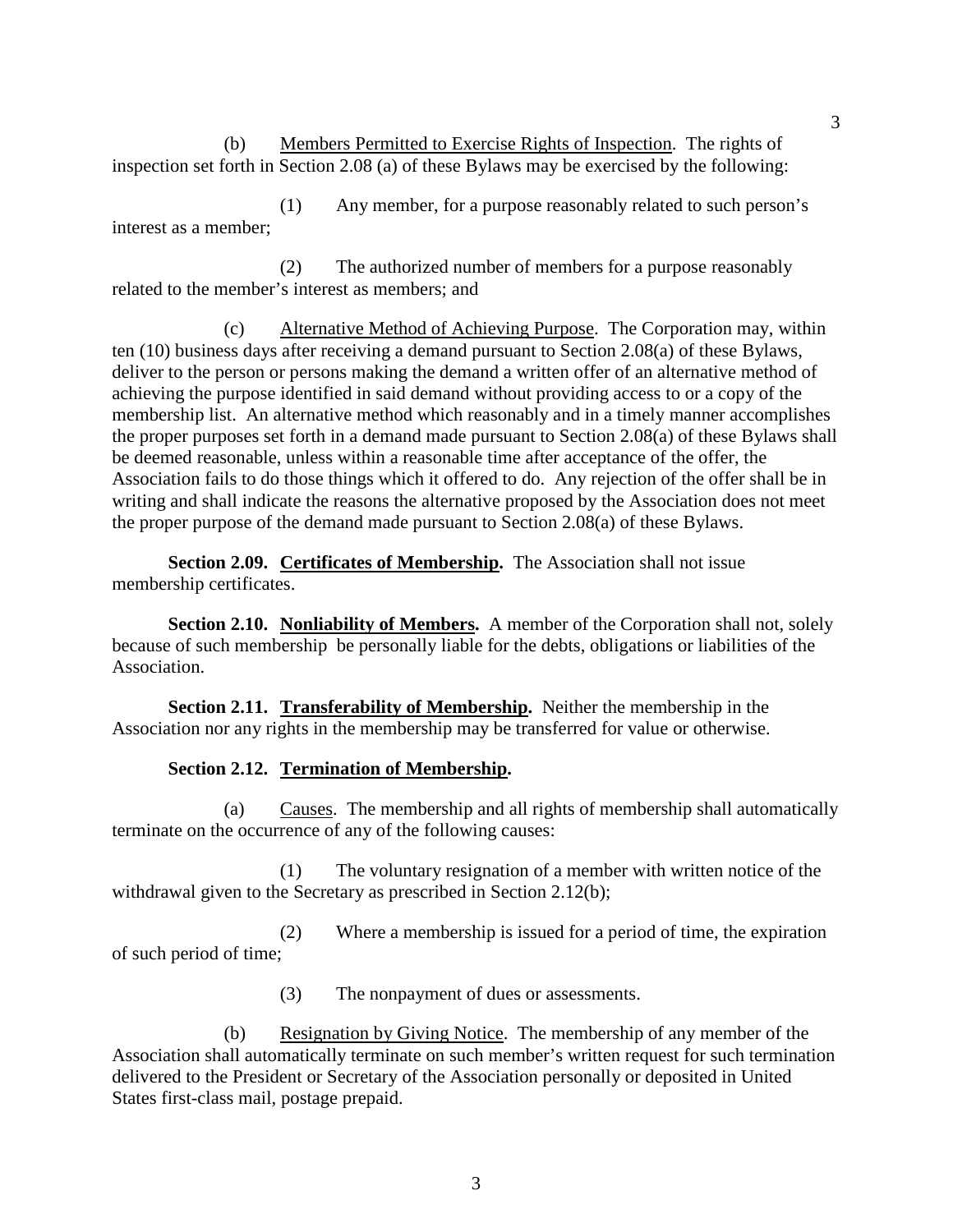(c) Effect of Termination. All rights of a member in the Association and in its property shall cease on the termination of such member's membership. Specifically, but without limitation, a member's right to attend meetings of members, and to vote on pending matters shall cease upon termination of such member's membership. Termination shall not relieve the member from any obligation for charges incurred, services or benefits actually rendered, dues, assessments, or fees, arising from contract or otherwise. The Association shall retain the right to enforce any such obligation or obtain damages for its breach.

#### **ARTICLE III. MEETINGS OF MEMBERS**

**Section 3.01. Place.** Meetings of members shall be held at the principal office of the Corporation or at such location within the State of California as may be designated from time to time by resolution of the Board of Directors.

**Section 3.02 Regular Meetings.** The members shall meet at least four (4) times each calendar year for the purpose of transacting such proper business as may come before the meeting, including an annual meeting in January of each year to elect the Board of Directors for such terms as are fixed in Article IV of these Bylaws. If the election of Directors does not occur at any such meeting of the members, or without a meeting by written ballot pursuant to Section 3.11 of these Bylaws, the Board shall or Five Percent (5%) of the members may cause the election of Directors to be held at a special meeting of members called and held as soon as it is reasonably possible after the adjournment of the regular meeting of the members. If the day fixed for the regular meeting of members falls on a legal holiday, such meeting shall be held at the same hour and place on the next succeeding day.

**Section 3.03. Special Meetings.** Special meetings of members shall be called by the Board of Directors or the Chairperson(s) of the Corporation and held at such place within California as is fixed in Section 3.01 of these Bylaws for regular meetings of members or at such times and places within California as may be ordered by resolution of the Board of Directors or by Five Percent (5%) of the members of the Corporation. Five percent (5%) or more of the members of the Corporation may call special meetings for any lawful purpose.

Section 3.04. Notice of Meetings. Written notice of every meeting of members shall be either personally delivered or mailed by first-class or registered or certified United States mail, postage prepaid, or sent electronically to such e-mail address as provided by a given member, not less than 7 nor more than 30 days before the date of the meeting to each member who on the record date for notice of the meeting is entitled to vote thereat.

In the event given by mail or other means of written communication, the notice shall be addressed to the members at the address of such member appearing on the books of the Association or at the address given by the member to the Corporation for the purpose of notice. Where no such address appears or is given, notice shall be given at the principal office of the Corporation or by publication in any newspaper of general circulation in the county in which the principal office of the Association is located. The Secretary of the Corporation, or any transfer agent specially designated by the Secretary for the purpose herein mentioned, shall execute an affidavit of the giving of the notice of the meeting of members.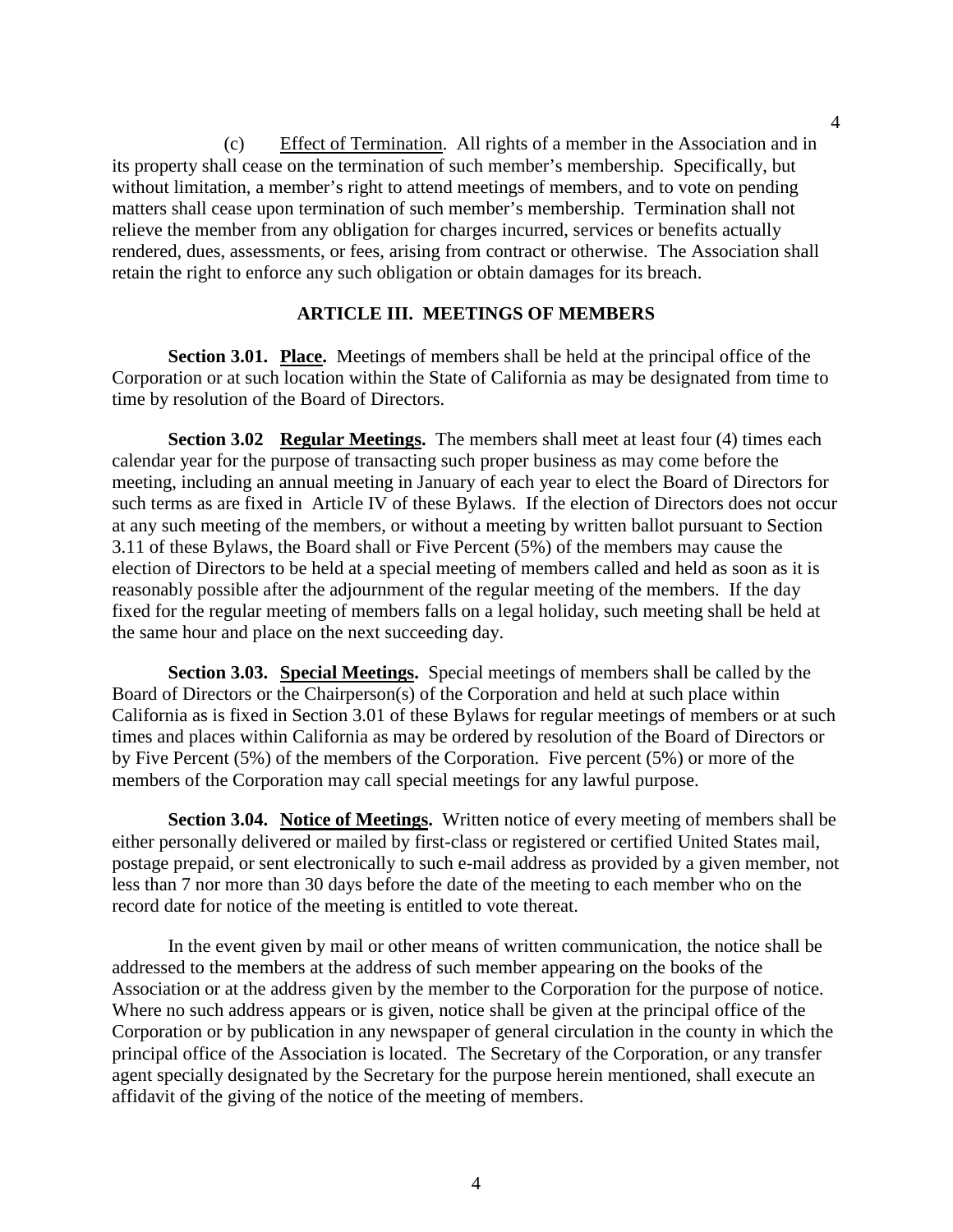In the case of a specially called meeting of members, notice that a meeting will be held at a time requested by the person or persons calling the meeting shall be communicated forthwith to all members as required in these bylaws and in any event not less than seven (7) days and not more than fifteen (15) days after receipt of the written request from such person or persons by a Chairperson of the Board of the corporation.

No meeting of members may be adjourned more than ten (10) days. If a meeting is adjourned to another time or place, and thereafter a new record date is fixed for notice or voting, a notice of the adjourned meeting shall be given to each member of record who, on the record date for notice of the meeting, is entitled to vote at the meeting.

**Section 3.05. Contents of Notice.** The notice shall state the place, date and time of the meeting. In the case of both regular and special meetings, notice shall state or be accompanied by an agenda stating those matters which the Board, at the time the notice is given, intends to present for action by the members. The notice of any meeting at which Directors are to be elected shall include the names of all those who are nominees at the time the notice is given to the members.

**Section 3.06. Waivers, Consents and Approvals.** The transactions of any meeting of members, however called and noticed, and wherever held, shall be as valid as though had at a meeting duly held after regular call and notice, if a quorum is present in person, and if, either before or after the meeting, each of the persons entitled to vote but not present in person, signs a written waiver of notice, a consent to the holding of the meeting, or an approval of the minutes of the meeting. All such waivers, consents, and approvals shall be filed with the corporate records.

**Section 3.07. Quorum.** A quorum present at any meeting of members shall consist of a majority of the voting power, represented in person, so long as 1/3 of the voting membership is present.

**Section 3.08. Loss of Quorum.** The members present at a duly called or held meeting at which a quorum is present may continue to transact business until adjournment notwithstanding the withdrawal of enough members to leave less than a quorum.

**Section 3.09.** Adjournment for Lack of Quorum. In the absence of a quorum, any meeting of members may be adjourned from time to time by the vote of a majority of the votes represented in person, but no other business may be transacted except as provided in Section 3.08 of these Bylaws.

## **Section 3.10. Voting of Membership.**

(a) Entitlement. Each **Active Member in Good Standing** is entitled to one (1) vote on each matter submitted to a vote of the members. To be considered an "**Active Member in Good Standing"** for voting purposes, a member shall have his or her dues and obligation paid at least on the general membership meeting prior to the vote, should be generally informed of the Corporation's issues and must have attended at least three (3) meetings or events of the Corporation in the previous twelve (12) months. This may include membership meetings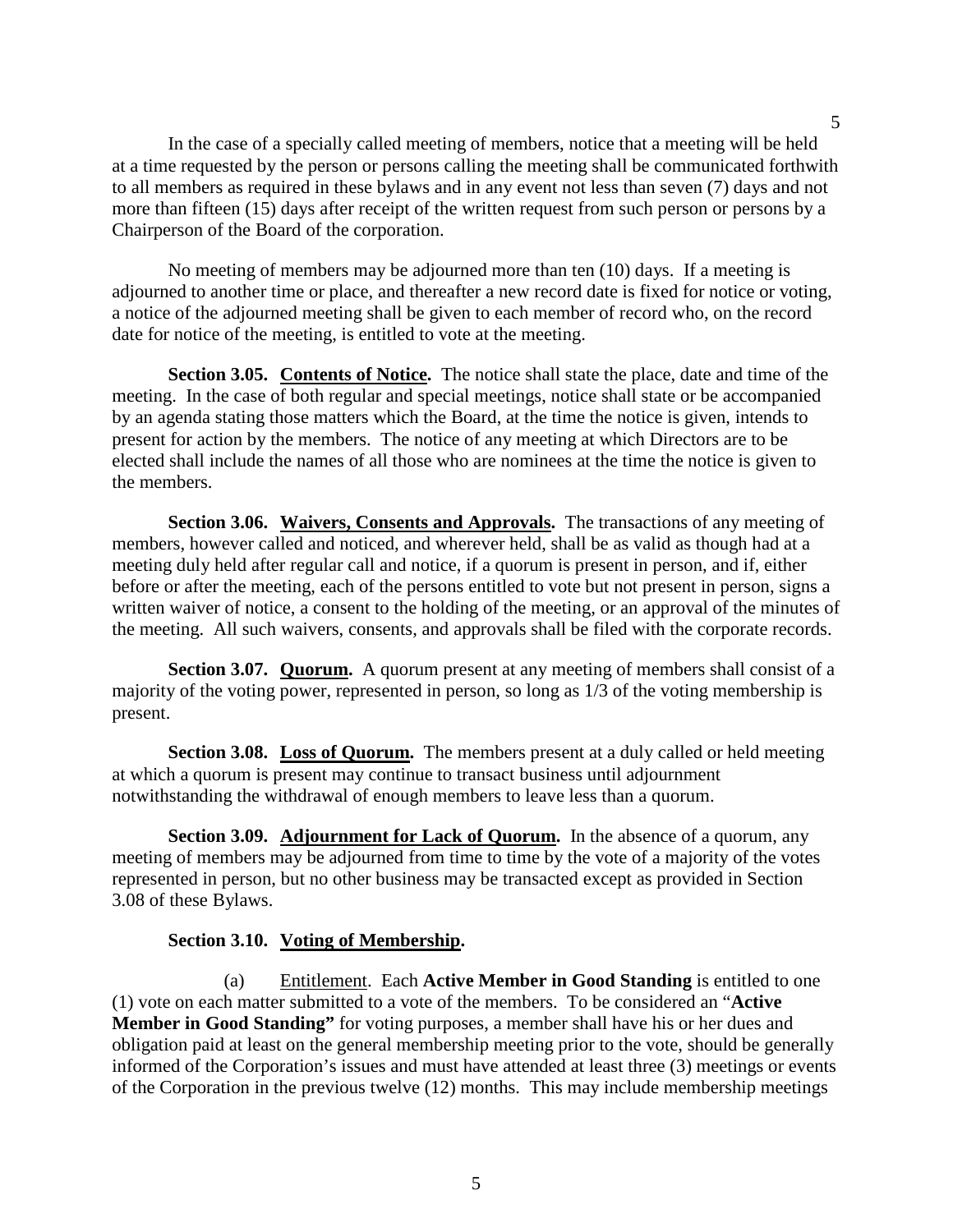of the BPNA, meetings of the BPNA board of directors, meetings of any BPNA committees or any events held by BPNA.

(b) Indivisible Interest in Single Memberships. Single memberships in which two or more persons have an indivisible interest shall be voted as set forth in Section 3.10(c) of these Bylaws relating to the voting of memberships in two or more names.

(c) Memberships in Two or More Names. Where a membership stands of record in the names of two or more persons, whether fiduciaries, members of a partnership, joint tenants, tenants in common, husband and wife as community property, tenants by the entirety, or otherwise, or if two or more persons have the same fiduciary relationship respecting the same membership, unless the Secretary of the Association is given written notice to the contrary and is furnished with a copy of the instrument or order appointing them or creating the relationship wherein it is so provided, their acts with respect to voting shall have the following effect: any such person may cast the vote for the subject membership, but any such membership shall be entitled to only one (1) vote on each matter submitted to a vote of the members and such vote shall bind all persons or entities in whose name said membership stands.

(d) Record Date of Membership. The record date for the purpose of determining the members entitled to notice of any meeting of members is forty (40) days before the date of the meeting of members. The record date for the purpose of determining the members entitled to vote at any meeting of members is thirty (30) days before the date of the meeting of members.

(e) Cumulative Voting. Cumulative voting shall not be authorized for the election of Directors or for any other purpose.

(f) Proxy Voting. Members shall not be entitled to vote by proxy.

(g) Majority Required. Issues and items submitted to the members at general or special meetings may be approved by a simple majority vote of the voting membership present.

# **Section 3.11. Action Without Meeting by Written Ballot.**

(a) Ballot Requirements. Any action which may be taken at any regular or special meeting of members, including the election of Director(s) may be taken without a meeting, provided there is satisfaction of the following ballot requirements:

(1) The Association distributes a written ballot to every member entitled to vote on the matter;

(2) The ballot shall set forth the proposed action, provide an opportunity to specify approval or disapproval of any proposal, and provide a reasonable time within which to return the ballot to the Association: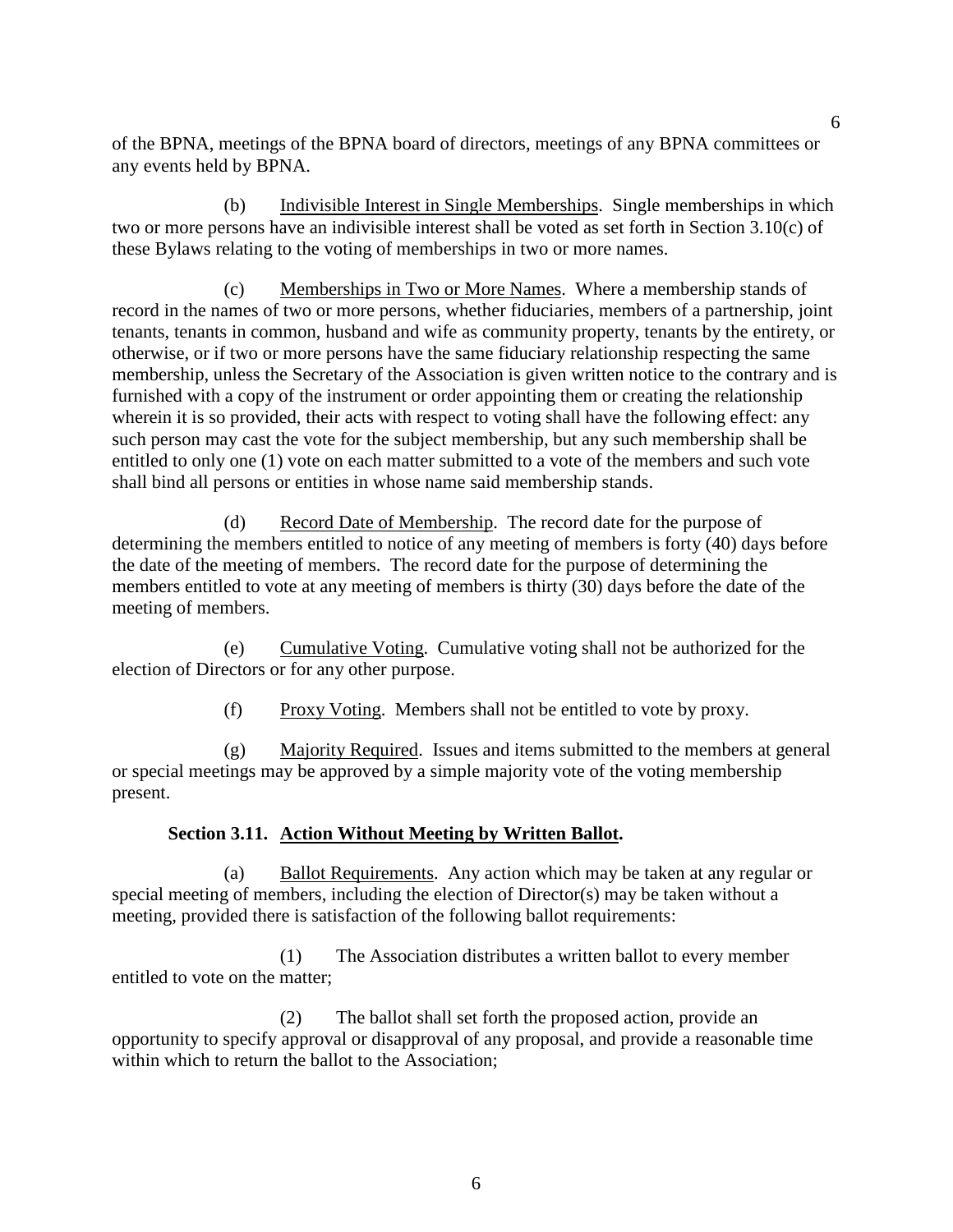(3) The number of votes cast by ballot within the time period specified equals or exceeds the quorum required to be present at a meeting authorizing the action; and

(4) The number of approvals equals or exceeds the number of votes that would be required to approve at a meeting at which the total number of votes cast was the same as the number of votes cast by ballot.

(b) Solicitation of Ballots. Ballots shall be solicited in a manner consistent with the requirements of giving notice of members' meetings set forth in Section 3.04 of these Bylaws and of voting by written ballot set forth in Section 3.11(c) of these Bylaws. All such solicitations shall indicate the number of responses needed to meet the quorum requirement and, with respect to ballots other than for the election of Directors, shall state the percentage of approvals necessary to pass the measure submitted. The solicitations shall specify the time by which the ballot must be received in order to be counted.

(c) Voting by Written Ballot. The form of written ballot distributed to ten (10) or more members shall afford an opportunity on the form of written ballot to specify a choice between approval and disapproval of each matter or group of related matters intended, at the time the written ballot is distributed, to be acted on by such written ballot. The form shall also provide, subject to reasonable specified conditions, that where the person solicited specifies a choice with respect to any such matter, the vote must be cast in accordance therewith. In any election of Directors, any form of written ballot in which the Directors to be voted on are named therein as candidates and which is marked by a member "withheld" or otherwise marked in a manner indicating that the authority to vote for the election of Directors is withheld shall not be voted either for or against the election of a Director.

(d) Revocation of Ballot. A written ballot may not be revoked.

# **Section 3.12. Conduct of Meetings.**

(a) Chairperson. The Chairperson(s) of the Corporation or, in his or her absence, any other person chosen by a majority of the voting members present in person shall be Chairman of and shall preside over the meetings of the members.

(b) Secretary of Meetings. The Secretary of the Corporation shall act as the Secretary of all meetings of members; provided that in his or her absence, the Chairperson of the meetings of members shall appoint another person to act as secretary of the meetings.

(c) Rules of Order. The Robert's Rules of Order, as may be amended from time to time, shall govern the meetings of members insofar as such rules are not inconsistent with or in conflict with these Bylaws, the Articles of Incorporation of this Corporation or the law.

# **Section 3.13. Inspectors of Election.**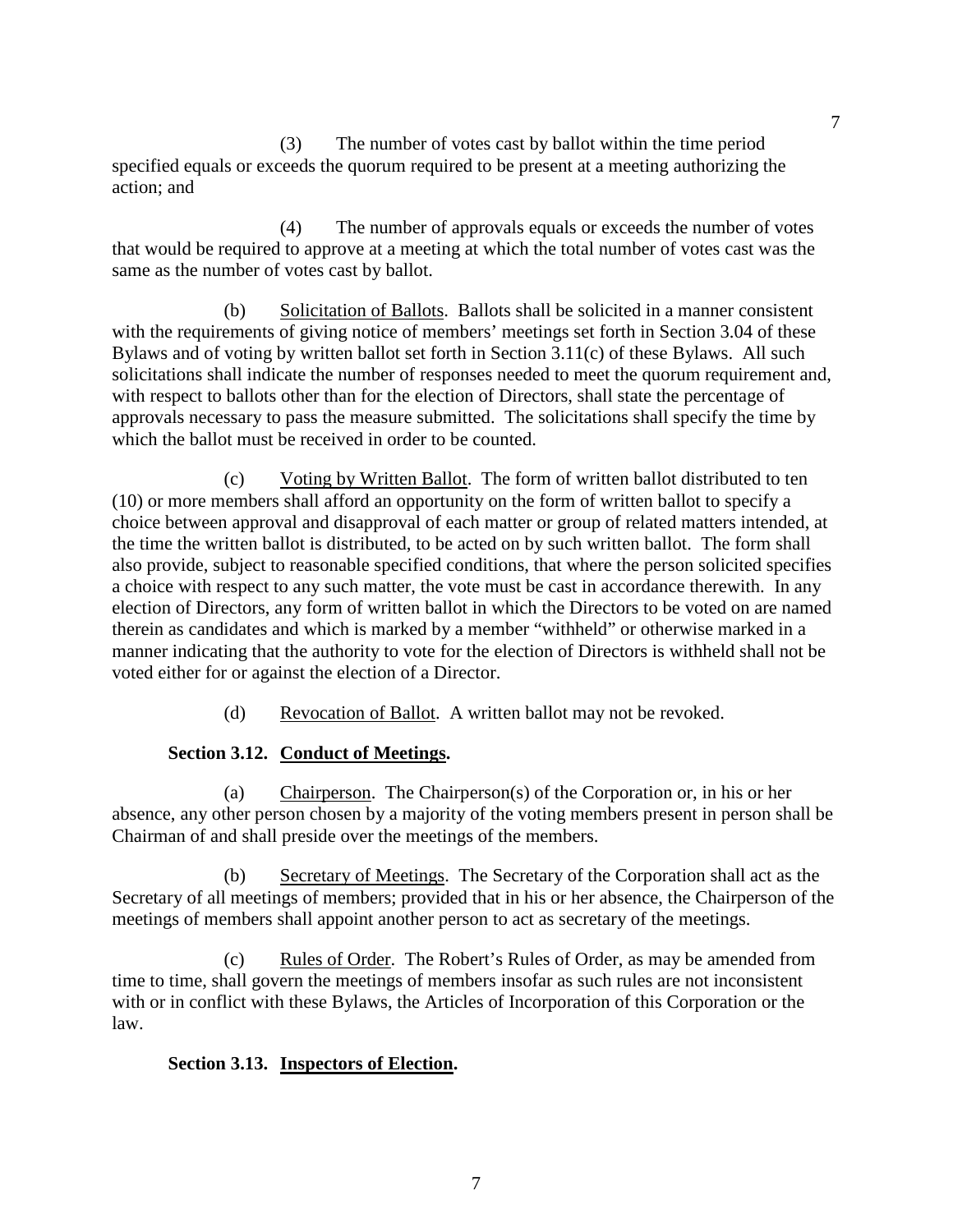(a) Appointment. In advance of any meeting of members, the Board may appoint any persons, other than candidates for office, as Inspectors of Election to act at the meeting and any adjournment thereof. If the Inspectors of Election are not so appointed, or if any persons so appointed fail to appear or refuse to act, the Chairman of any meeting may, and on request of any member shall, appoint Inspectors of Election at the meeting. The number of Inspectors shall be either one (1) or three (3). If appointed at a meeting on the request of one or more member, the majority of members represented in person shall determine whether One (1) or Three (3) Inspectors are to be appointed.

(b) Duties. The Inspectors of Election shall perform the following

(1) Determine the number of voting memberships outstanding and the voting power of each, the number represented at the meeting, the existence of a quorum;

(2) Receive votes, ballots or consents;

(3) Hear and determine all challenges and questions in any way arising in connection with the right to vote;

- (4) Count and tabulate all votes and consents;
- (5) Determine when the polls shall close;
- (6) Determine the results; and
- (7) Do such acts as may be proper to conduct the election or vote with fairness to all members.

The Inspectors shall perform their duties impartially, in good faith, to the best of their ability, and as expeditiously as is practical.

(c) Vote of Inspectors. If there are three (3) Inspectors of Election, the decision, act, or certificate of a majority is effective in all respects as the decision, act or certificate of all.

(d) Report and Certificate On request of the Chairperson or any member the Inspectors of Election shall make a report in writing concerning the performance of their duties and execute a certificate of any fact found by them. Any report or certificate made by the Inspectors shall be prima facie evidence of the facts stated therein.

## **ARTICLE IV. DIRECTORS**

**Section 4.01. Number.** The Corporation shall have seven (7) Directors. The Directors shall be known as the Board of Directors. In the event that a membership stands of record in the names of two or more persons, whether fiduciaries, members of a partnership, joint tenants, tenants in common, husband and wife as community property, tenants by the entirety, or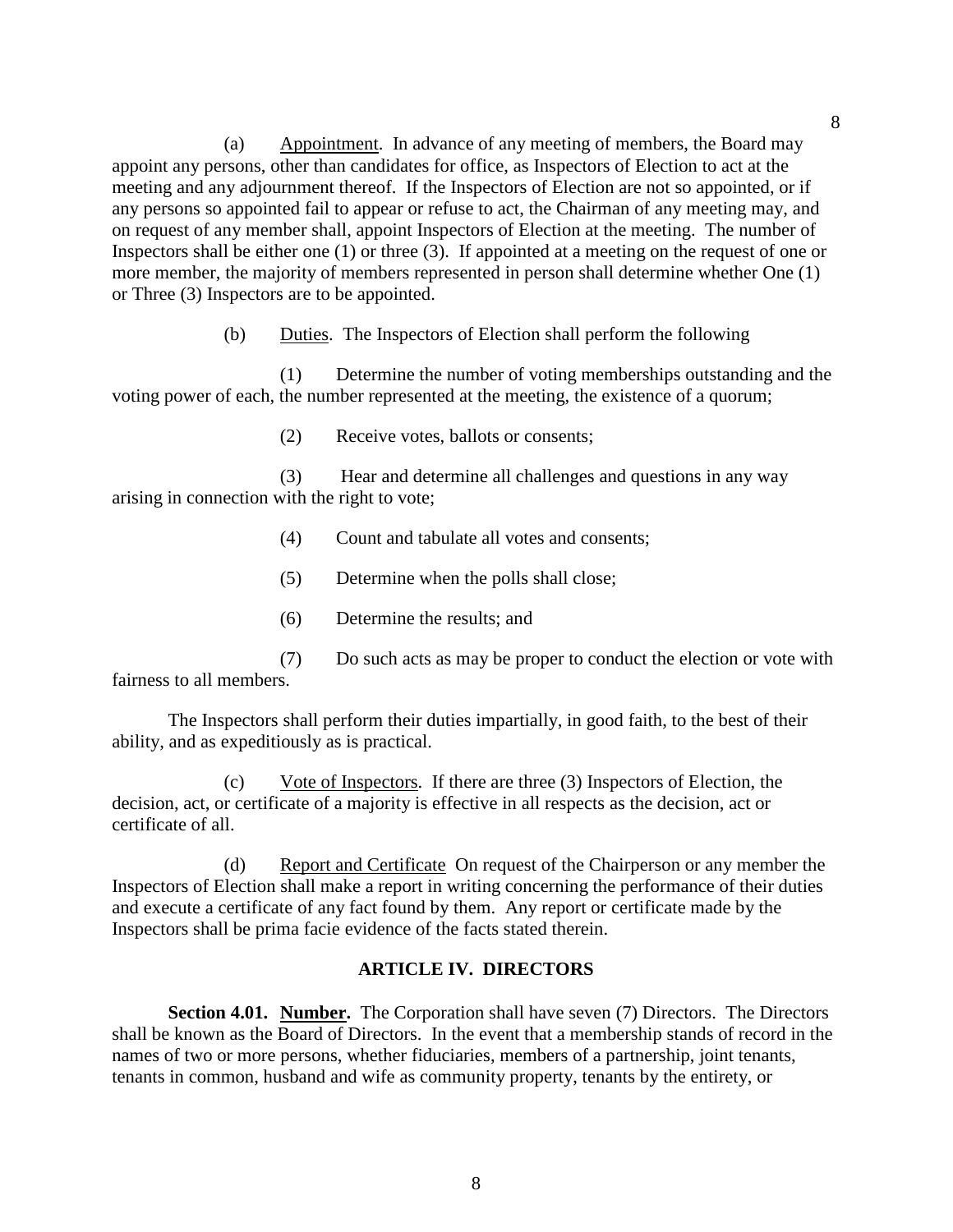otherwise, any such membership shall be entitled to only one (1) Director position and shall have only one (1) vote as a Director.

**Section 4.02. Election.** No later than October of each year, an *ad hoc* Nominations Committee will be formed from the voting membership. The Nominations Committee shall present to the general membership no latter than November  $30<sup>th</sup>$ , the slate of prospective Board of Director candidates recommended by the voting membership. Additional nominations may be made by any voting members at the membership meeting where the slate is presented or where the election is held. The election shall take place by secret ballot, with the seven (7) candidates receiving the highest number of votes being elected. In case of a tie, there shall be a run-off election.

**Section 4.03. Terms of Office.** The voting Membership shall elect each member of the Board of Directors at the annual members' meeting. Each Director shall hold office for a one (1) year term.

**Section 4.04. Compensation.** The Directors shall serve without compensation.

## **Section 4.05. Meetings.**

(a) Call of Meetings. Meetings of the Board may be called by the Chairperson(s) of the Board or the Secretary or any two (2) Directors.

(b) Place of Meetings.All meetings of the Board shall be held at the Corporation's principal place of business or at such other place as from time to time may be designated by a vote of the Board of Directors.

(c) Time of Regular Meetings. A regular annual meeting of the Board shall be held each year in January, immediately following the annual Members' annual meeting or at such other times and places as otherwise properly designated and noticed by the Board. Thereafter the Board shall meet at least once a month.

(d) Special Meetings. Special meetings of the Board may be called by a Chairperson(s) of the Board or the Secretary or any two (2) Directors. Special meetings shall be held on four (4) days' notice by first class mail, postage prepaid, or on forty-eight (48) hours' notice delivered personally or by telephone or email. Notice of the special meeting need not be given to any Director who signs a waiver of notice or a written consent to holding the meeting or an approval of the minutes thereof, whether before or after the meeting, or who attends the meeting without protesting, prior thereto or at its commencement, the lack of such notice to such Director. All such waivers, consents, and approval shall be filed with the corporate records or made a part of the minutes of the meetings.

(e) Quorum. Five (5) of the seven (7) elected or appointed Directors constitutes a quorum of the Board for the transaction of business, except as hereinafter provided.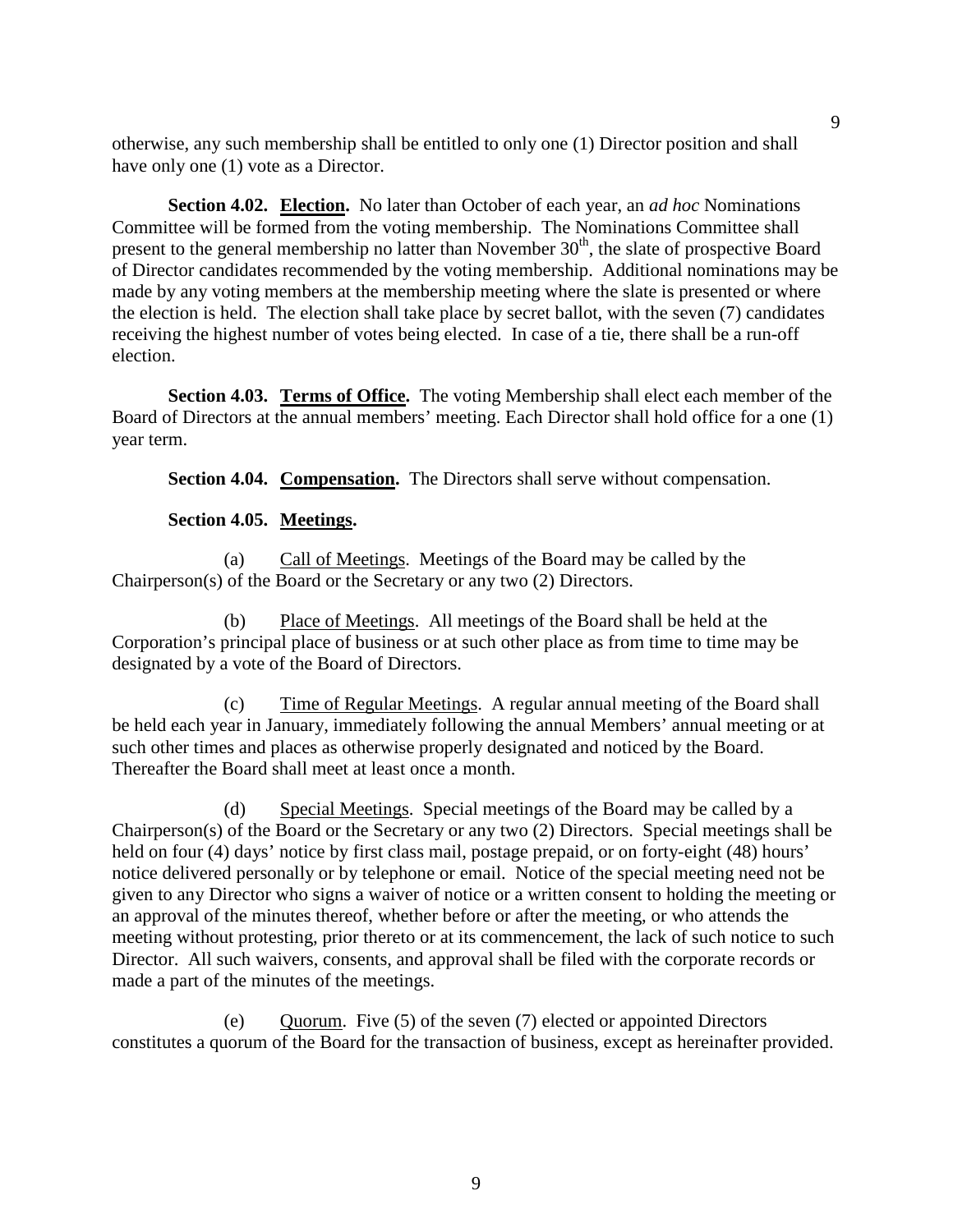(f) Transactions of Board. Except as otherwise provided in the Articles, in these Bylaws, or by law, every act or decision done or made by four (4) of the Directors present at a meeting duly held at which a quorum is present is the act of the Board, provided, however, that any meeting at which a quorum was initially present may continue to transact business notwithstanding the withdrawal of Directors if any action taken is approved by at least a majority of the required quorum for such meeting.

 $(g)$  Conduct of Meetings. The Chairperson(s) of the Board or, in his or her absence, any Director selected by the Directors present shall preside at meetings of the Board of Directors. The Secretary of the Corporation or, in the Secretary's absence, any person appointed by the presiding officer shall act as Secretary of the Board. Members of the Board may participate in a meeting through use of conference telephone, electronic or similar communications equipment, so long as all members participating in such meeting can hear one another. Such participation shall constitute personal presence at the meeting.

(h) Adjournment. A majority of the Directors present, whether or not a quorum is present, may adjourn any meeting to another time and place. If the meeting is adjourned for more than twenty-four (24) hours, notice of the adjournment to another time or place must be given prior to the time of the adjourned meeting to the Directors who were not present at the time of the adjournment.

**Section 4.06. Action Without Meeting.** Any action required or permitted to be taken by the Board may be taken without a meeting, if all members of the Board individually or collectively consent in writing to such action. Such written consent or consents shall be filed with the minutes of the proceedings of the Board. Such action by written consent shall have the same force and effect as the unanimous vote of such Directors.

# **Section 4.07. Removal of Directors.**

(a) Removal for Cause. The Board may declare vacant the office of a Director on the occurrence of any of the following events:

(1) The Director has been declared of unsound mind by a final order of

Court;

(2) The Director has been convicted of a felony; or

(3) The Director has been found by a final order or judgment of any Court to have breached duties imposed by Section 7238 of the Corporations Code on Directors who perform functions with respect to assets held in charitable trust, or

(4) Loss of regular membership in good standing.

(b) Removal Without Cause. Any or all of the Directors may be removed without cause if, where the Corporation has fewer than fifty (50) members, such removal shall be approved by a majority of all members pursuant to Section 5033 of the Corporations Code; or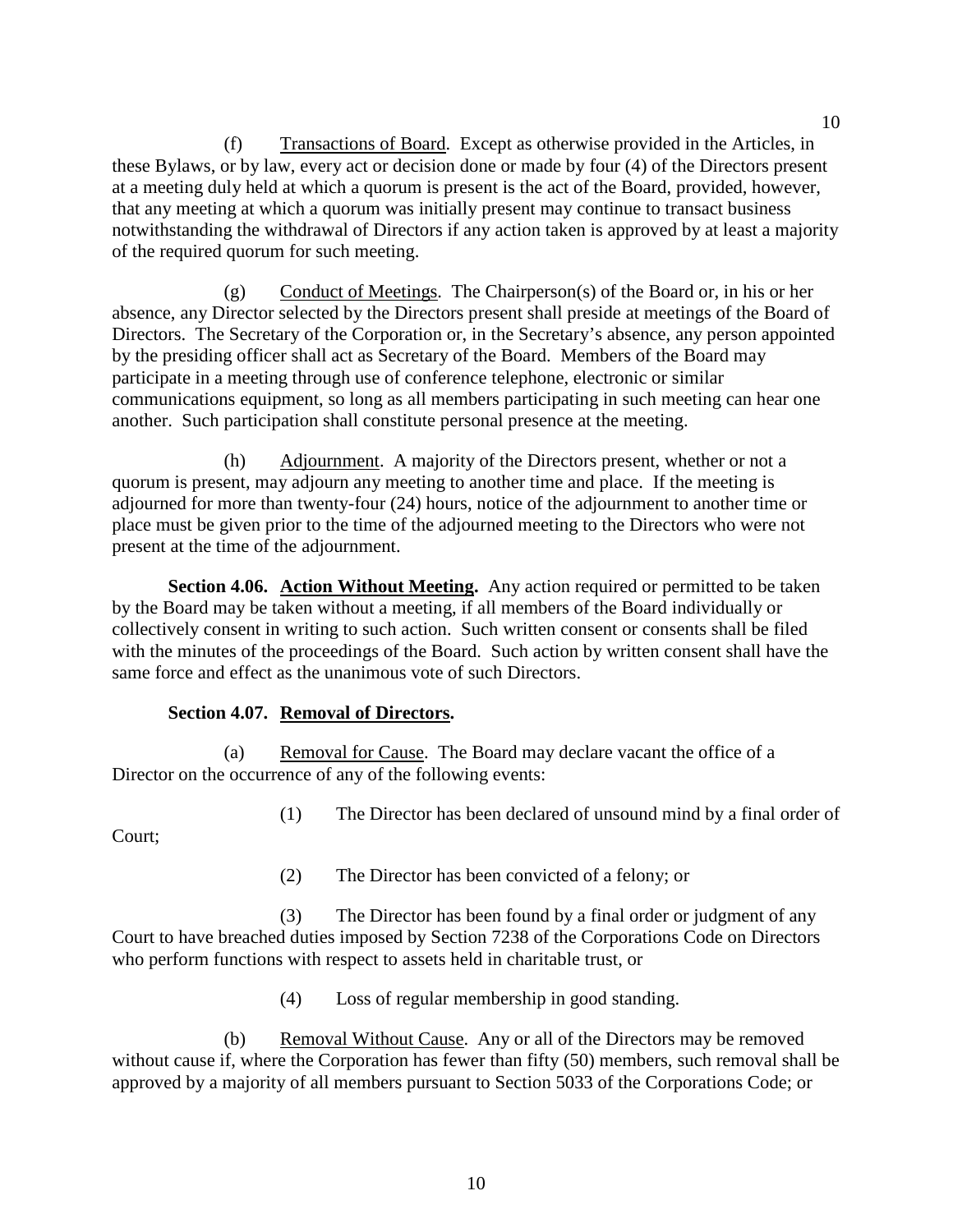where the Corporation has more than fifty (50) members, such removal shall be approved by the members within the meaning of Section 5034 of the Corporations Code.

**Section 4.08. Resignation of Director.** Any Director may resign effective on giving written notice to the Chairperson(s) of the Board of Directors, the Secretary, or the Board of Directors of the Corporation, unless the notice specifies a later time for the effectiveness of such resignation.

**Section 4.09. Vacancy on Board of Directors.** A vacancy in the position of a Board of Directors' member shall be deemed to exist on the occurrence of any of the following events:

- (1) In the event of the Director's death, removal or resignation;
- (2) If the authorized number of Board members is increased;
- (3) If the members fail to elect the authorized number of Directors; or

(4) If any member of the Board is absent from two (2) Board meetings, and those absences are deemed by a majority of the Board to be unexcused.

Vacancies on the Board may be filled at the discretion and by approval of the remaining Board members. Each Board member so appointed shall hold office for the remainder of the unexpired term and until a successor is elected.

**Section 4.10 Appointment as Officers.** The Board of Directors will appoint from among the Board members those Directors who will also serve as officers of the Corporation as set forth below.

#### **ARTICLE V. OFFICERS**

**Section 5.01. Number and Titles.** The officers of the Corporation shall be a Chairperson or Co-Chairpersons, a Treasurer, and a Secretary, and such other officers with such titles and duties as shall be determined by the Board. The Chairperson or Co-Chair-persons shall plan and conduct designated meetings. The Secretary shall keep a complete record of all meetings of the Corporation. The Secretary shall also maintain a complete updated list of the membership and said notices of the meetings and other publications as directed by the Chairperson(s). The Secretary shall provide minutes of each meeting at the next regularly scheduled meeting. The Treasurer shall keep a set of books showing the financial status and transactions of the Corporation. The Treasurer shall prepare a written report to be submitted for approval at each meeting. He or she shall also collect dues and assessments and pay claims and liabilities of the Corporation as authorized by the Board of Directors.

**Section 5.02.** Appointment and Resignation. The officers shall be chosen by and serve at the pleasure of the Board, subject to the rights, if any, of an officer under any contract of employment. Any officer may resign at any time on written notice to the Corporation without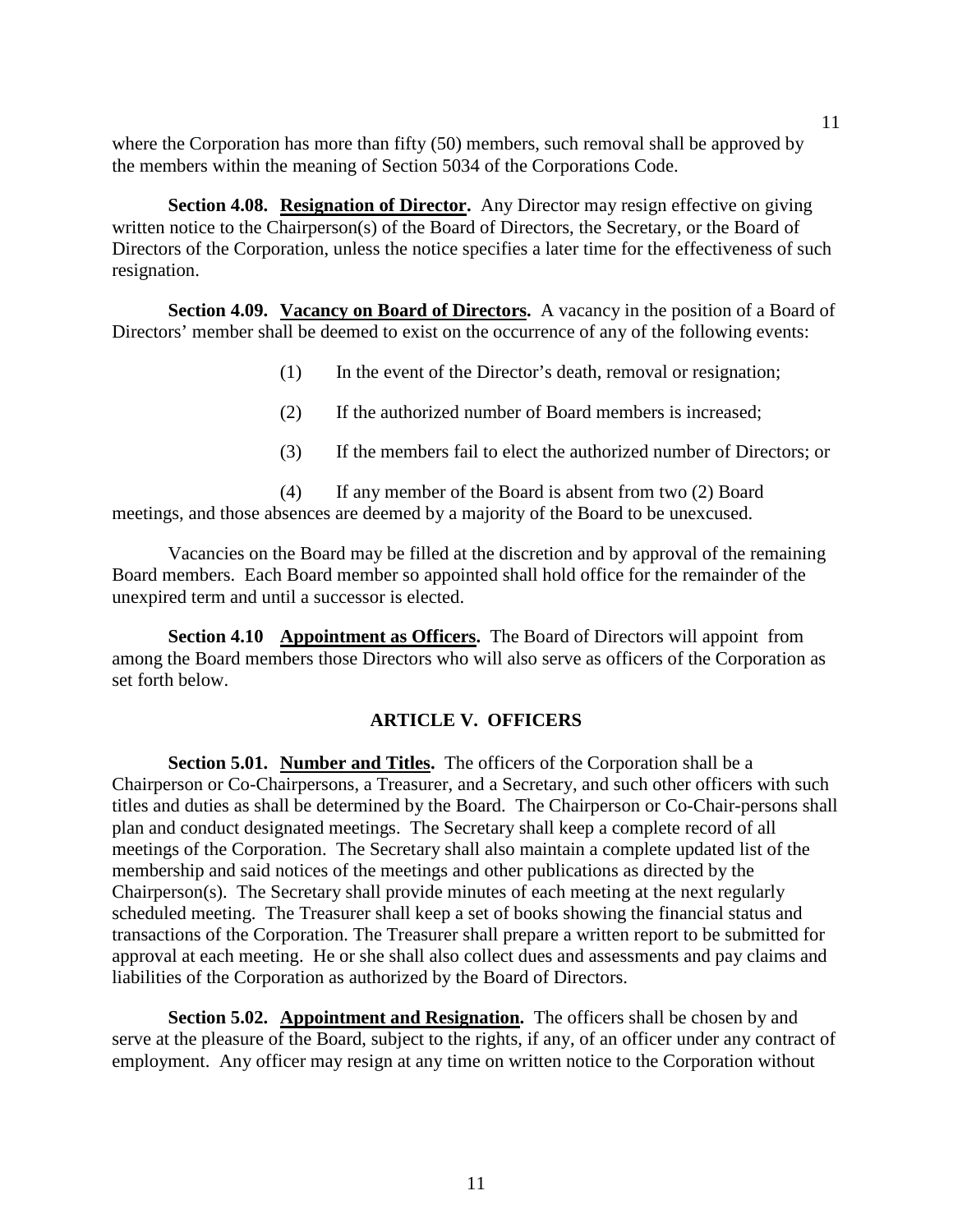prejudice to the rights, if any, of the Corporation under any contract to which the officer is a party.

## **ARTICLE VI. CORPORATE RECORDS, REPORTS AND SEAL**

**Section 6.01. Keeping Records.** The Corporation shall keep adequate and correct records of account and minutes of the proceedings of its members, Board, and committees of the Board. The Corporation shall also keep a record of its members giving their names and addresses and the class of membership held by each. The minutes shall be kept in written form. Other books and records shall be kept in either written form or in any other form capable of being converted into written form.

**Section 6.02. Annual Report.** The Corporation shall notify each member yearly of the member's right to receive a financial report pursuant to Corporations Code Section 8321(a). Except where the Corporation does not have more than One Hundred (100) members or more than Ten Thousand Dollars (\$10,000) in assets at anytime during the fiscal year, on the written request of a member, the Board shall promptly cause the most recent annual report to be sent to the requesting member. The annual report shall be prepared not later than One Hundred and Twenty (120) days after the close of the Corporation's fiscal year. The annual report shall contain in appropriate detail the following: (1) a balance sheet as of the end of such fiscal year and an income statement and statement of changes in financial position for such fiscal year; (2) a statement of the place where the names and addresses of the current members are located; and (3) any information concerning certain transactions and indemnifications required by Corporations Code Section 8322. The annual report shall be accompanied by any report thereon of independent accountants or, if there is not such a report, the certificate of any authorized officer of the Corporation that such statements were prepared without audit from the books and records of the Corporation.

**Section 6.03. Annual Statement of Certain Transactions and Indemnifications.** The Corporation shall furnish annually to its members a statement of any transaction or indemnification described in Corporations Code Section 8322(d) and (e), if such transaction or indemnification took place. Such annual statement shall be affixed to and sent with the annual report described in Section 6.02 of these Bylaws.

**Section 6.04. Corporate Seal.** The Board of Directors shall adopt a corporate seal which shall be in the following form and design: Boulevard Park Neighborhood Association, Inc. The Secretary of the Corporation shall have the custody of the seal and affix it in all appropriate cases to all corporate documents. Failure to affix the seal shall not, however, affect the validity of any instrument.

## **ARTICLE VII. PURPOSE STATEMENT**

**Section 7.01.** BPNA is created to support, promote, and improve the quality of life for the residents of the greater Boulevard Park neighborhood in the City of Sacramento, California. By achieving this goal, the corporation improves the quality of life for others who work and live in and around Boulevard Park and for Sacramento as a whole. As such, this corporation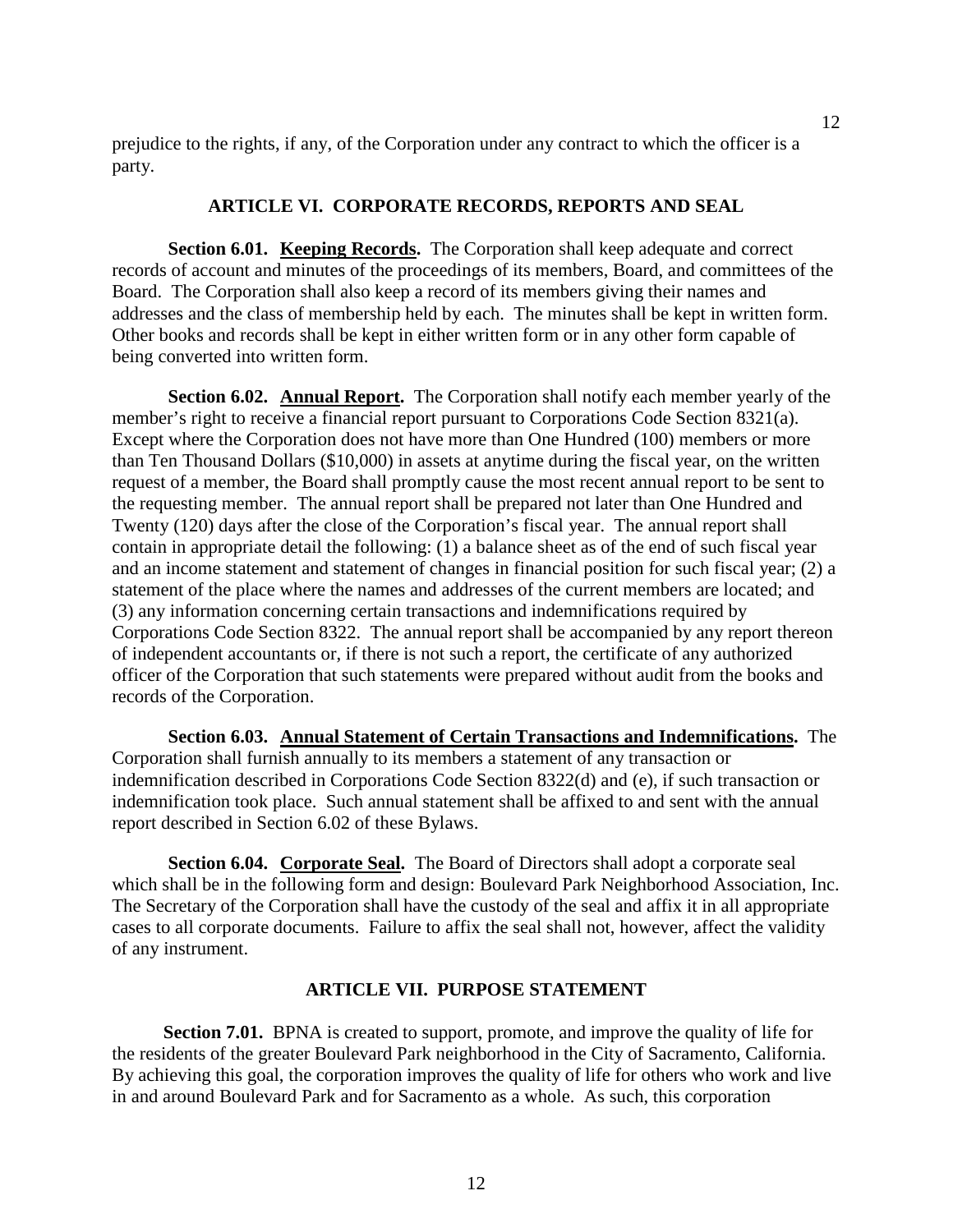promotes the civic and social welfare of the neighborhood community as contemplated by 26 USC section  $501(c)(4)$ .

## **ARTICLE VIII. AMENDMENTS OF BYLAWS**

**Section 8.01.** These Bylaws may be amended or repealed in whole or in part, and new Bylaws adopted by a vote or written consent of a majority of voting members at any regular or special meeting of the membership, provided notice of said action and a copy of the text of any proposed amendment, addition or deletion is provided to all members at least 30 days prior to a vote on the amendment, addition or deletion.